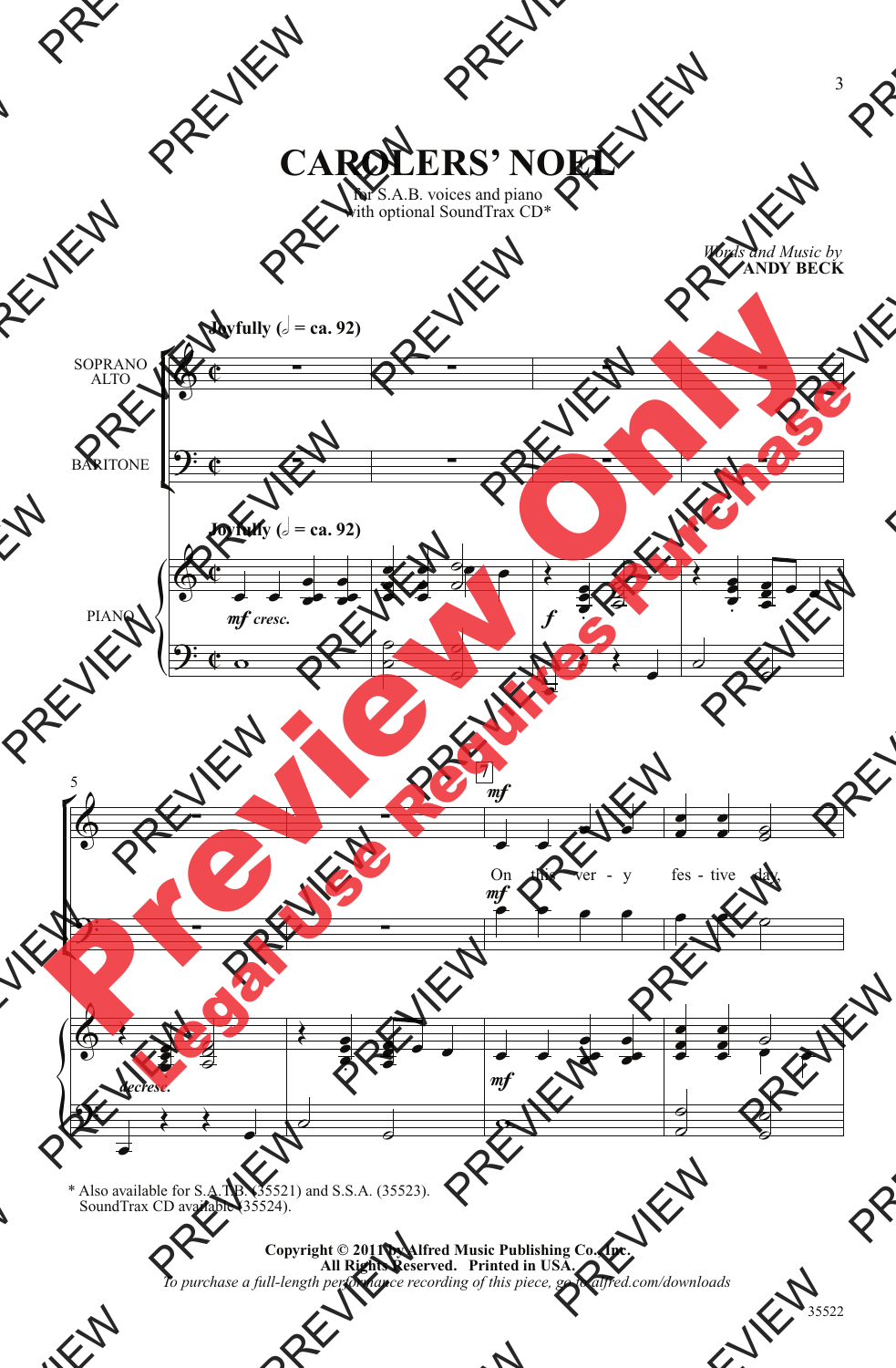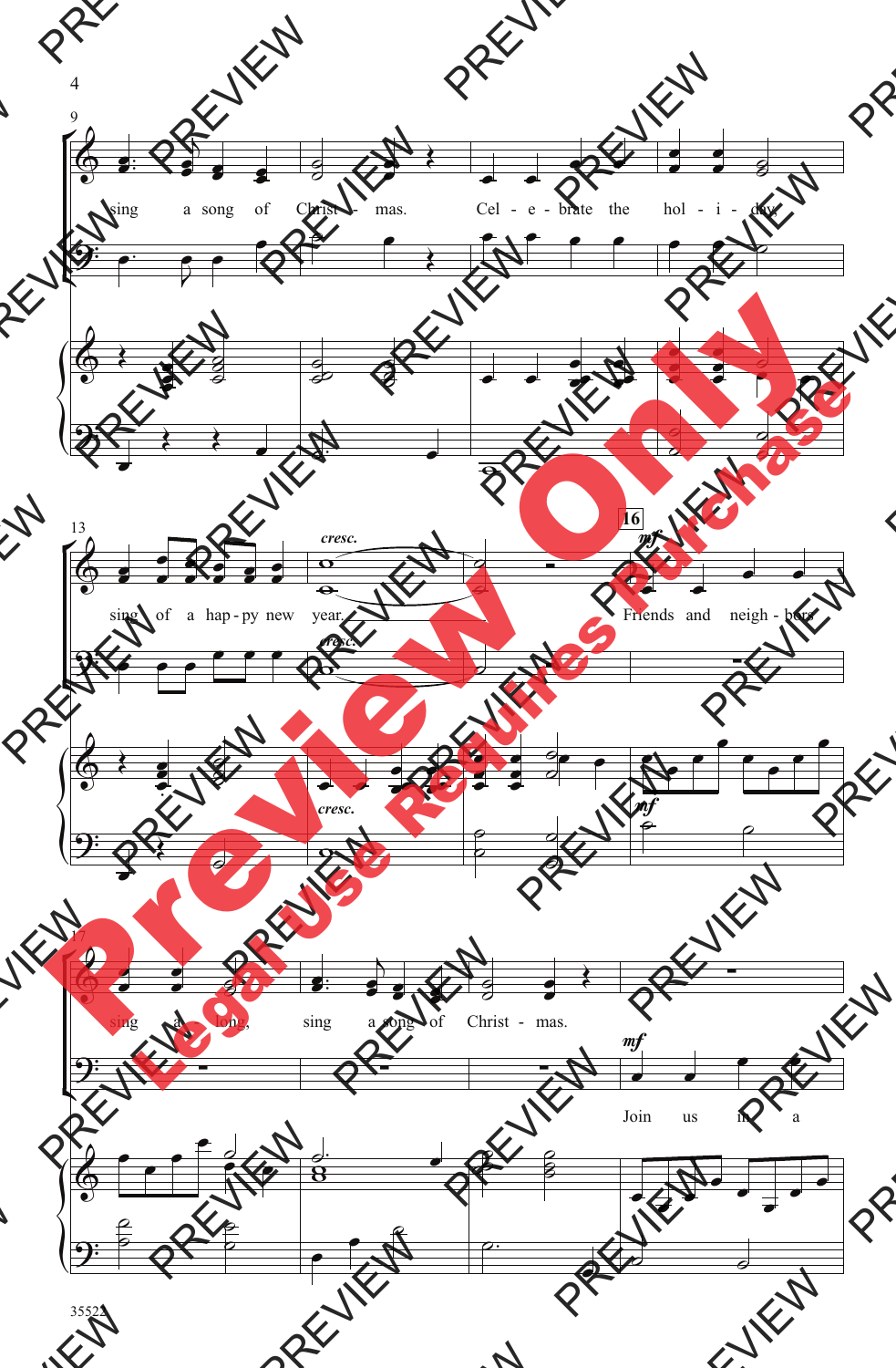

35522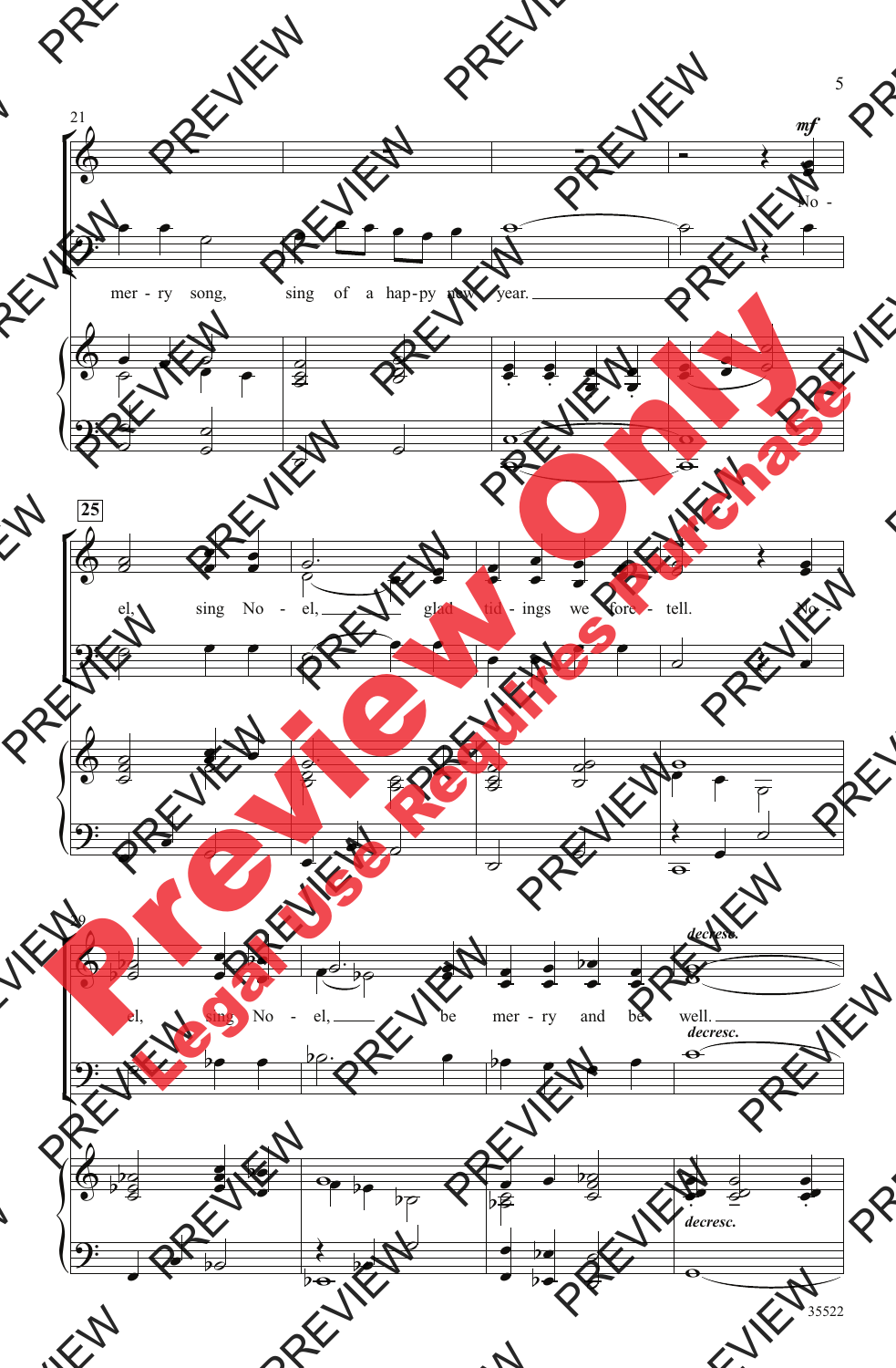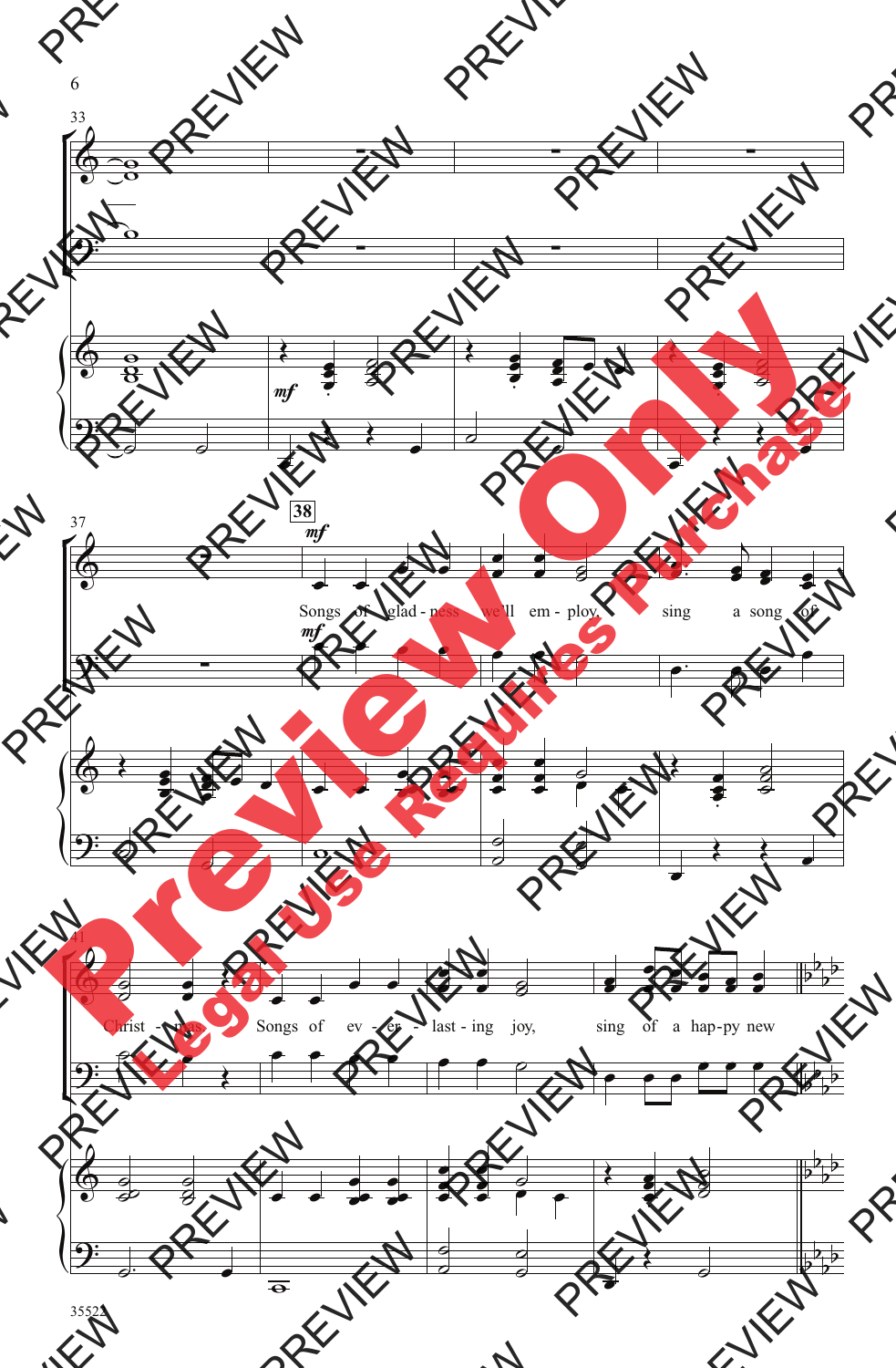

7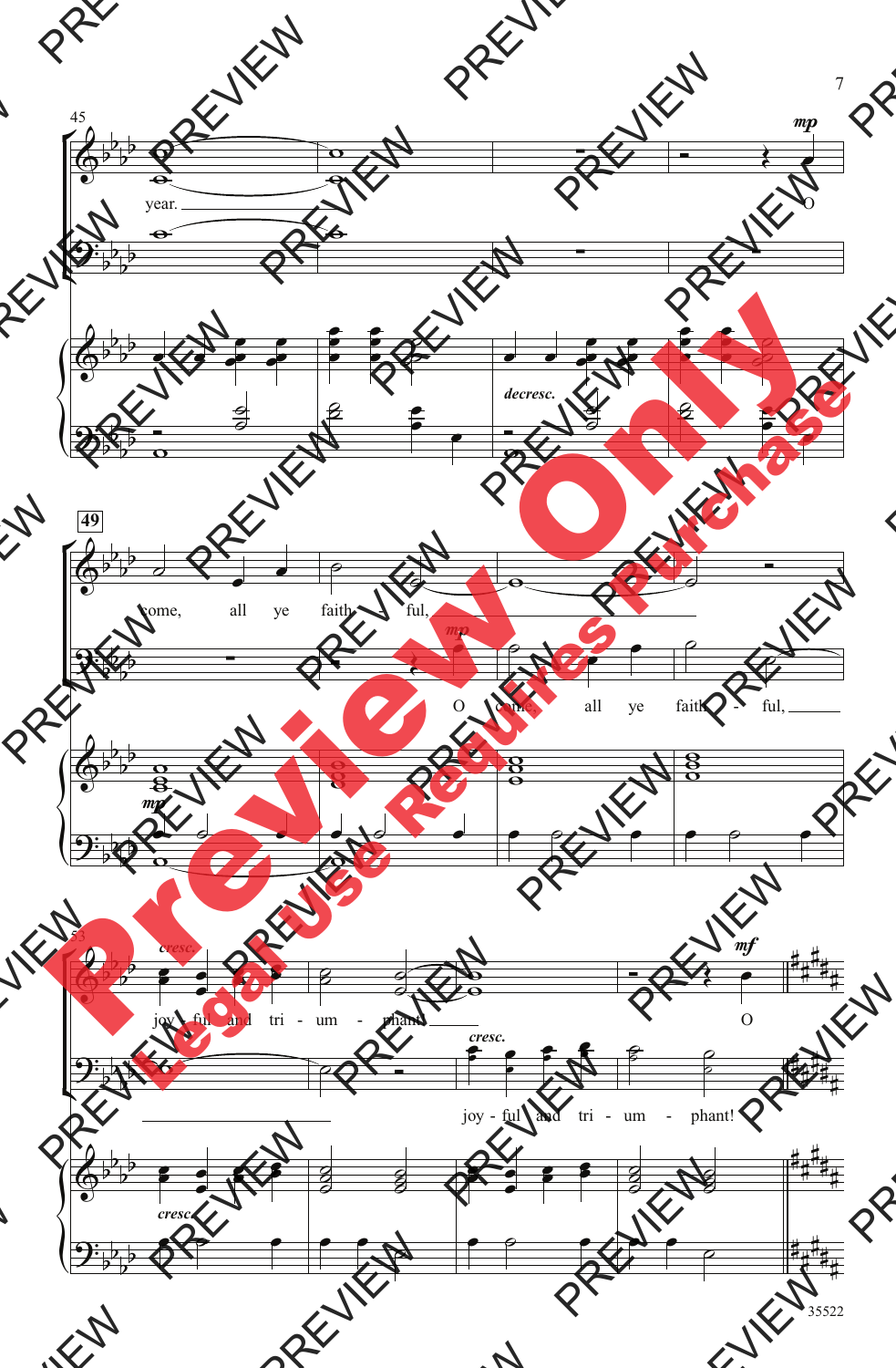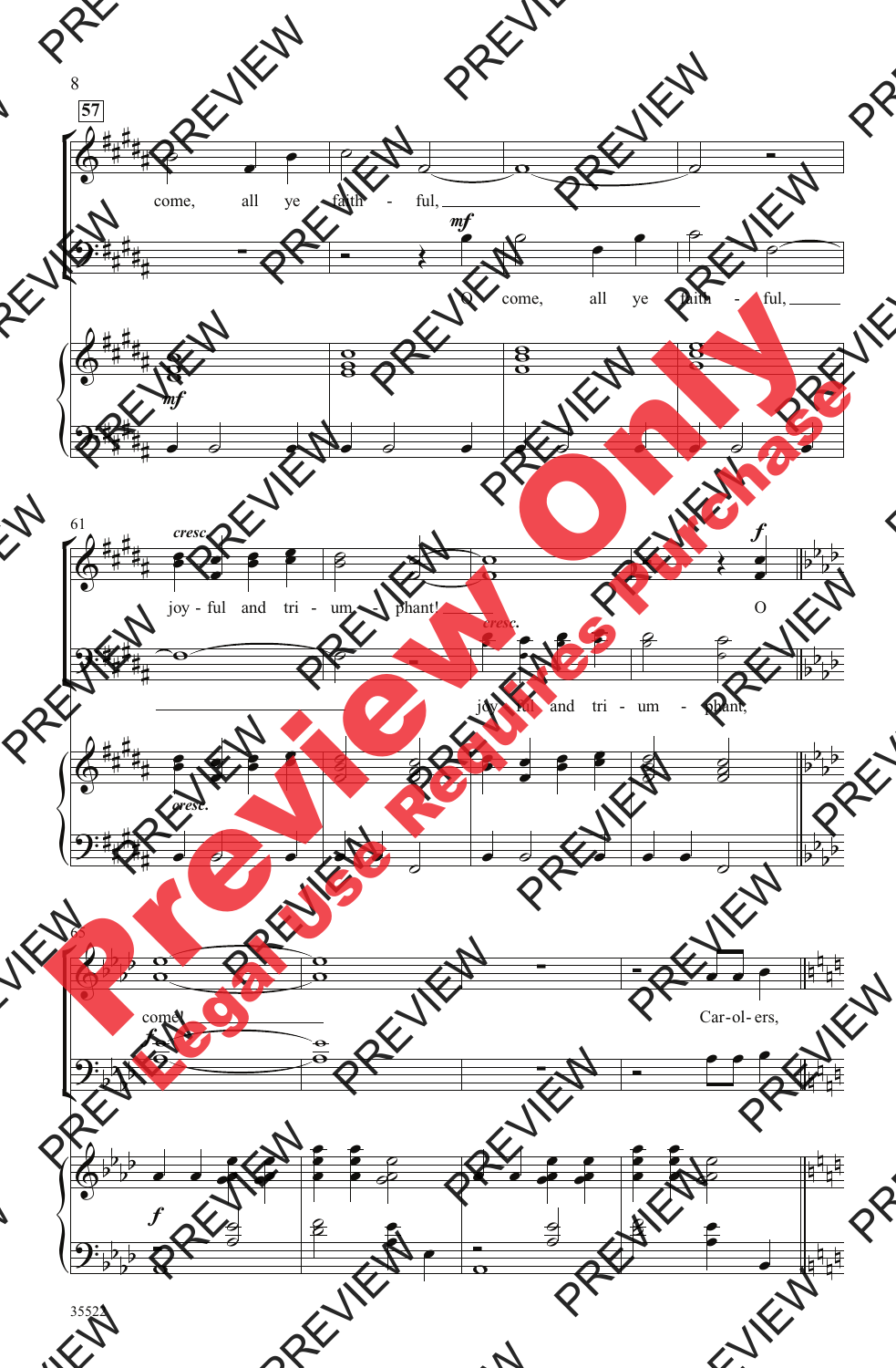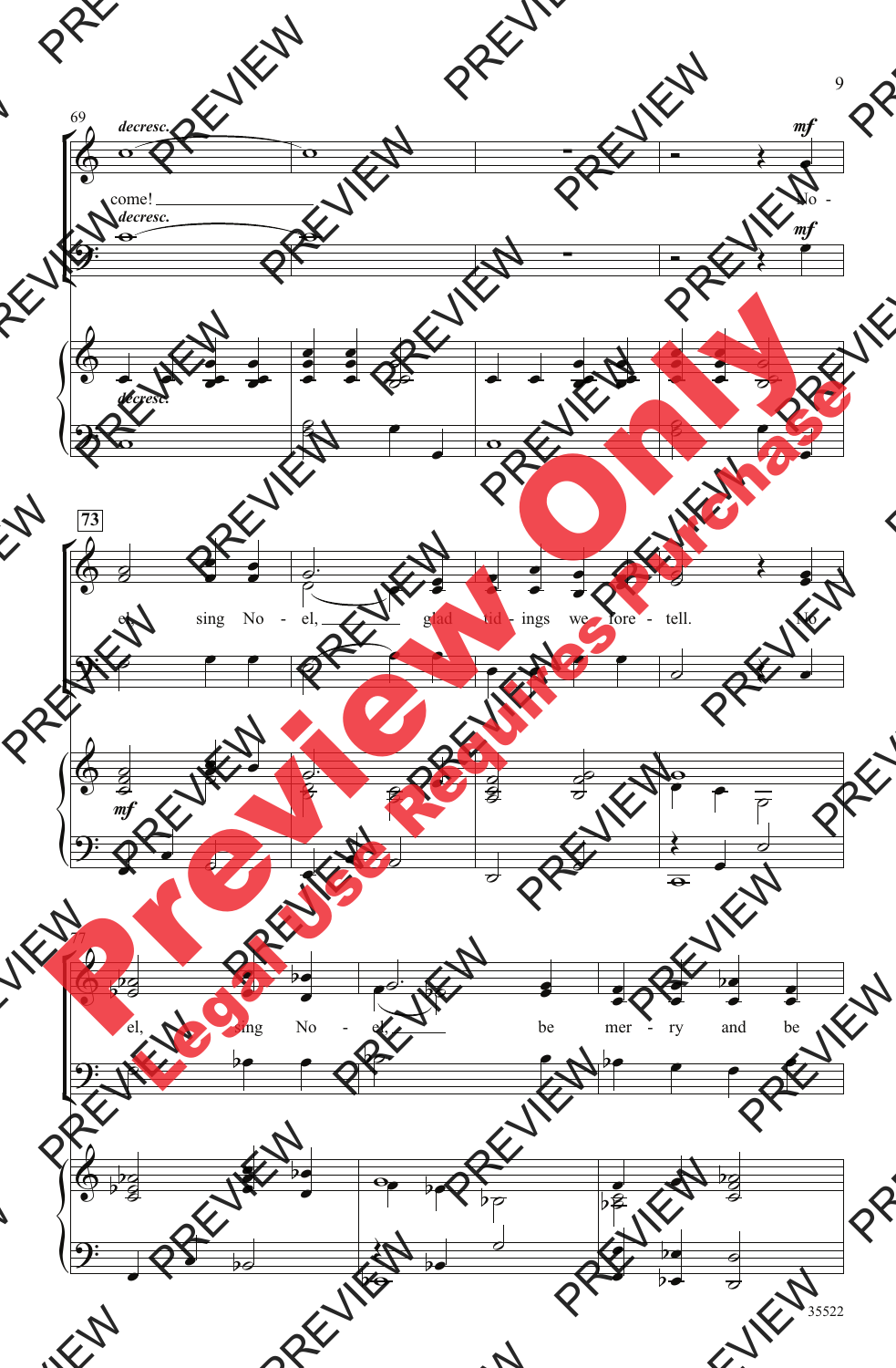